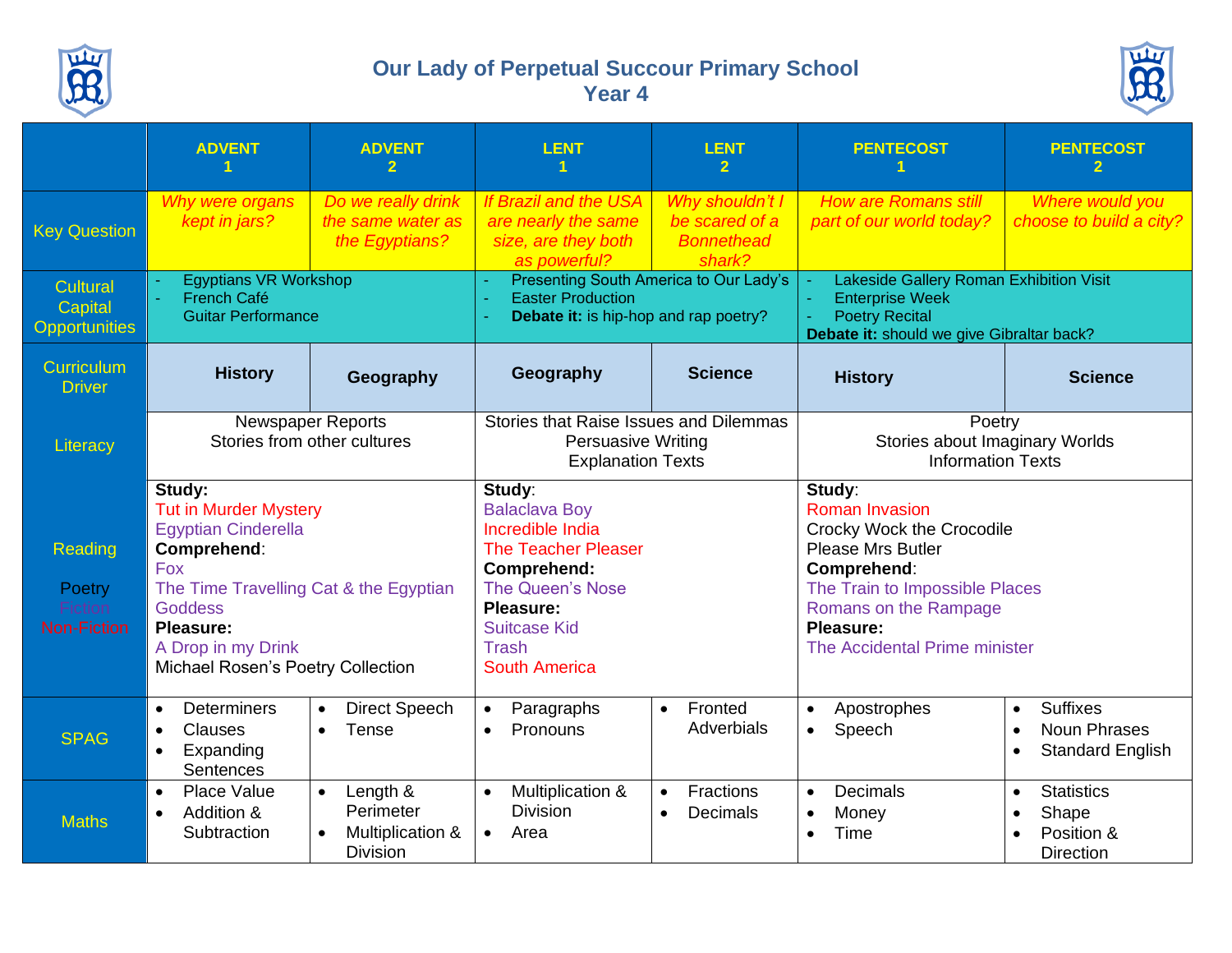| R.E.           | People<br>Called                                                                                                          | Called<br>Judaism<br>Gifts                             | Community<br>Giving & Receiving                 | Giving &<br>Receiving<br>Self-discipline                  | New Life<br><b>Building Bridges</b>                                                      | <b>Building Bridges</b><br>God's People               |  |
|----------------|---------------------------------------------------------------------------------------------------------------------------|--------------------------------------------------------|-------------------------------------------------|-----------------------------------------------------------|------------------------------------------------------------------------------------------|-------------------------------------------------------|--|
| <b>Science</b> | Sound<br>States of<br>Matter                                                                                              |                                                        | Living Things and Their Habitats                |                                                           | Biology: Animals and<br>Humans                                                           | Electricity                                           |  |
| <b>History</b> | <b>Ancient Egyptians</b>                                                                                                  |                                                        |                                                 |                                                           |                                                                                          |                                                       |  |
| Geography      | <b>Rivers</b>                                                                                                             |                                                        | South America                                   |                                                           |                                                                                          |                                                       |  |
| Art            | Take one picture.<br>Ancient Egyptian<br>art to Alaa Awad                                                                 |                                                        |                                                 | South American<br>art: print, paint<br>and collage skills | Roman influences in art:<br>mosaics and frescos                                          |                                                       |  |
| <b>D&amp;T</b> |                                                                                                                           | Mechanisms:<br>turning and winding<br>make a<br>shaduf | Moving pictures: pop<br>ups and surprises       |                                                           |                                                                                          | Textiles: joining<br>materials, fabric and<br>collage |  |
| <b>Music</b>   | <b>Creating Water</b><br><b>Music</b>                                                                                     | It sounds like Egypt                                   | Grime, Hip-Hop and<br>Rap                       | Easter<br>Production                                      | Pop Music                                                                                | Soul and Gospel                                       |  |
| <b>PSHE</b>    | Feelings, Friends<br>and Friendships                                                                                      | How do Rules and<br>Laws Affect me?                    | Caring for my Body                              | Respecting<br><b>Differences</b>                          | <b>Keeping Myself Safe</b>                                                               | Environmental<br>Warriors                             |  |
| PE.            | Gymnastics<br>Handball                                                                                                    | <b>PE Skills</b>                                       | <b>Athletics</b><br><b>Tennis</b>               | Running<br>Swimming                                       |                                                                                          | Hockey<br><b>Olympic Events</b>                       |  |
| Computing      |                                                                                                                           |                                                        | <b>Researching South</b><br>America             | <b>Barefoot</b><br>Computing                              | <b>Scratch Coding</b>                                                                    | Navigating OzoBots<br>around pyramids                 |  |
| French         | • Greetings<br>Numbers $1 - 20$<br><b>Classroom</b> instructions<br>• Colours<br>Days and months<br>٠<br>Asking questions |                                                        | Family<br>Animals<br>Adjectives<br>Avoir & Être |                                                           | Countries, nationalities and languages.<br>• Home and location<br>-er verbs<br>$\bullet$ |                                                       |  |